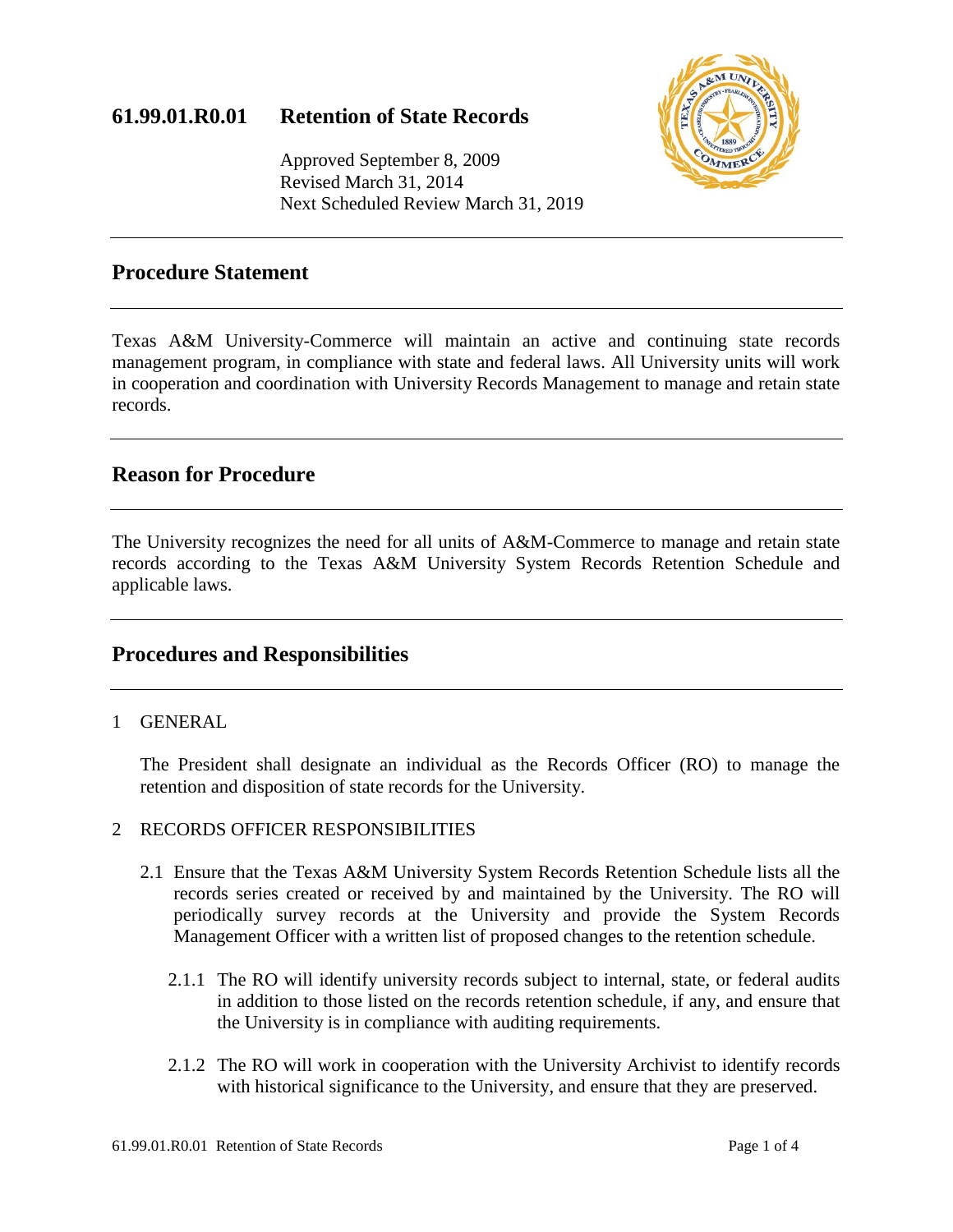- 2.2 Develop and maintain a website that provides an internal process for the retention, disposition and security of state records at the University. [Records Retention](http://www.tamuc.edu/aboutUs/administrativeOffices/businessAdministration/departmentsOffices/auxiliaryServices/records-retention/default.aspx)
	- 2.2.1 Special attention will be given to vital, archival and electronic records, and litigation holds.
- 2.3 The RO will conduct employee training to ensure compliance with records management procedures.

#### 3 RECORD RETENTION

The record copy of University records, including electronic formats, should be readily accessible for any purpose, such as university business, public information requests, audits, or litigation.

- 4 DESTRUCTION OF STATE RECORDS
	- 4.1 State records may not be destroyed or otherwise disposed of without the written approval of the RO or designee using the records destruction form.
		- 4.1.1 This requirement does not apply to duplicates, convenience copies or transitory information, which can be destroyed when the purpose of the document has been fulfilled. Copies should not be retained longer than the official record copy.
	- 4.2 State records listed on the retention schedule cannot be destroyed until the designated retention period has expired and the RO or designee has approved the destruction. The retention periods on the schedule apply only to the record copy of University records.
		- 4.2.1 A state record cannot be destroyed if any litigation, claim, negotiation, audit, open records request, administrative review, or other action involving the record is initiated before the expiration of the retention period. The record must be retained until the completion of the action and the resolution of all issues that arise from it, or until the expiration of the retention period, whichever is later.
	- 4.3 State records not listed on the records retention schedule cannot be destroyed until the Records Management Officer obtains written approval from the Texas State Library and Archives Commission.
	- 4.4 Destruction of state records must be done in a manner that ensures protection of sensitive or confidential information.
	- 4.5 The final disposition of state records must be documented by the University RO or designee.

#### 5 TRAINING

Quarterly training classes are available. Small group or individual training can be arranged by contacting the RO. This training does not substitute for the online training for individuals required to take that training.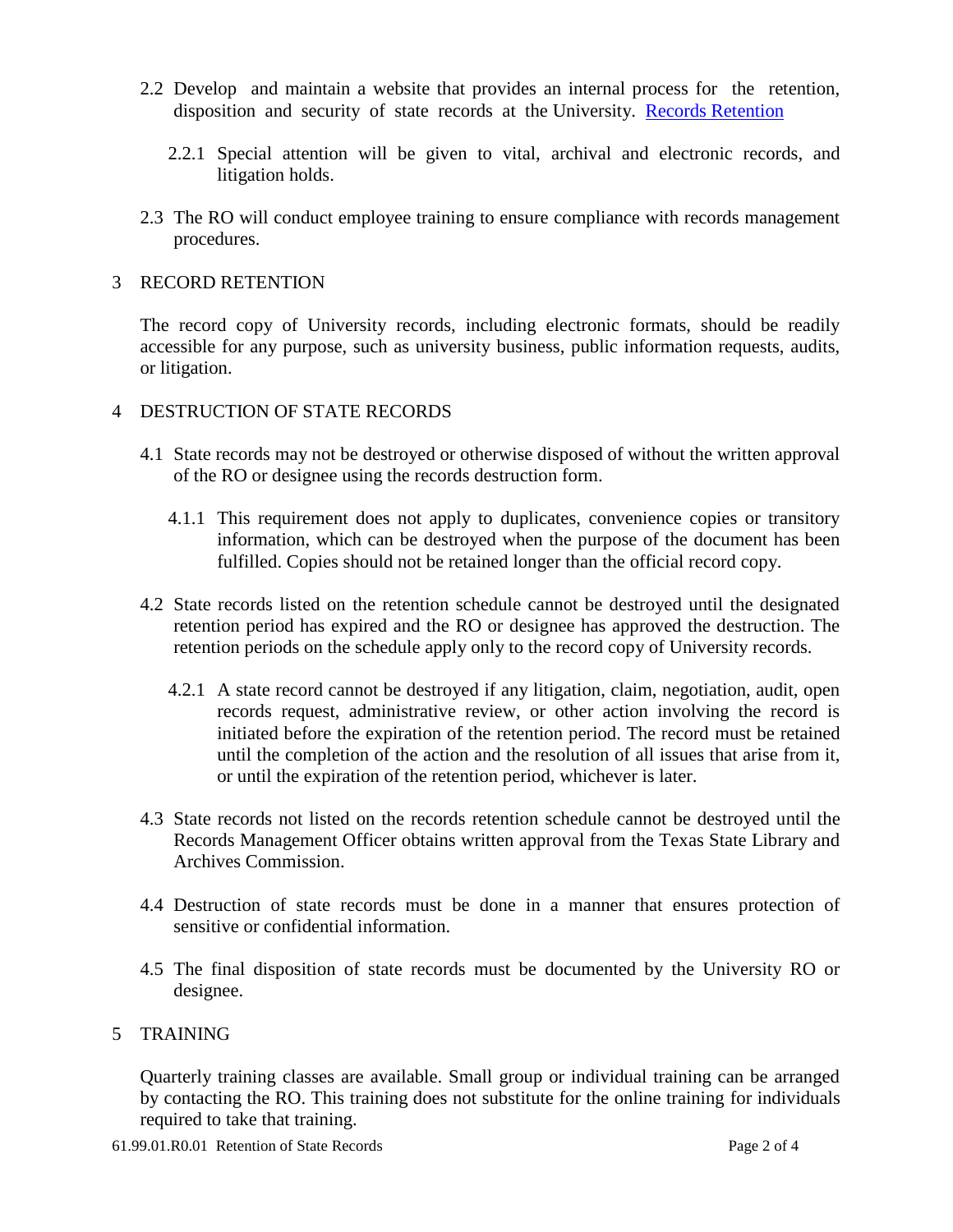## **Definitions**

**Archival state record** – state record of enduring historical value that will be preserved on a continuing basis. See Texas Gov't Code § 441.180(2).

**Convenience copies** – other copies of a record held by other offices in the University. These copies should not be retained after the destruction of the record copy.

**Electronic state records** – records created or received and maintained in electronic formats, including electronic mail and the product of computer processing. See Texas Gov't Code § 441.189; 13 Texas Admin. Code § 6.91(5).

**Record copy** – the official copy of a state record that must be retained for the retention period designated on the retention schedule and destroyed at the end of the specified amount of time.

**Records management** – the application of management techniques to the creation, use, maintenance, retention, preservation, and disposition of records for the purpose of improving the efficiency of recordkeeping, ensuring access to public information under the Public Information Act, and reducing costs. See Texas Gov't Code § 441.180(7).

**Records series** – groups of related state records that are normally used and/or filed together, and are evaluated as a group for retention scheduling purposes. See 13 Texas Admin. Code § 6.1(13).

**State records** – any written, photographic, machine-readable, or other recorded information created or received by or on behalf of the University that documents activities in the conduct of state business or the use of public resources. See Texas Gov't Code § 441.180(11).

**Transitory information** – records of temporary usefulness that are not an integral part of a records series, that are not regularly filed within a recordkeeping system and that are required only for a limited period of time for the completion of an action by an employee or in the preparation of an on-going records series. Transitory records are not essential to the fulfillment of statutory obligations or to the documentation of University functions. See 13 Texas Admin. Code § 6.91(8).

**Vital record** – any state record necessary to the resumption or continuation of University operations in an emergency or disaster, for the re-creation of the legal and financial status of the University, or the protection and fulfillment of obligations to the people of Texas. See Texas Gov't Code § 441.180(13).